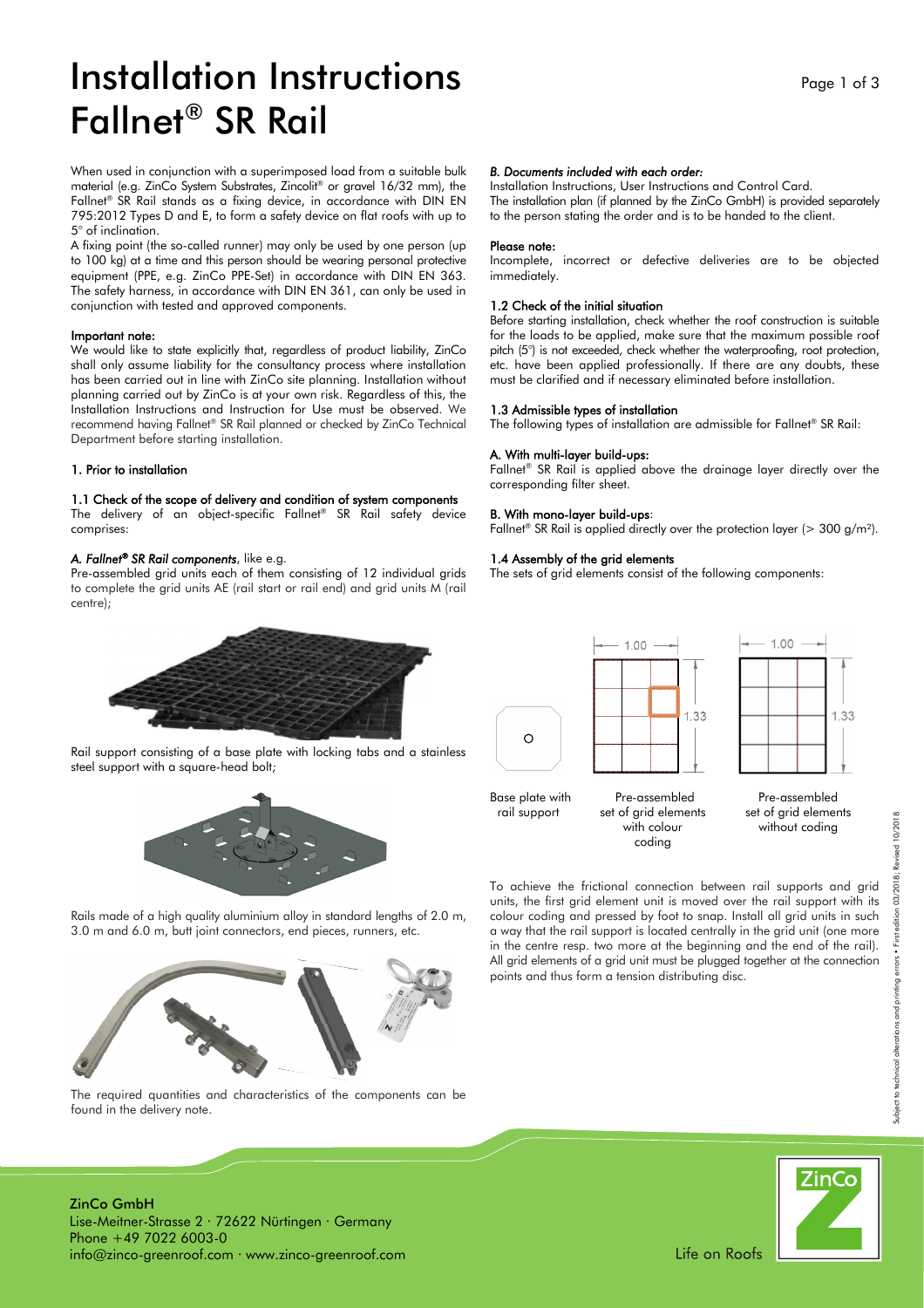# Installation Instructions Fallnet® SR Rail

A Grid Unit M consists of one rail support with a square-head bolt and two pre-assembled grid units:



A Grid Unit AE consists of one rail support with a square-head bolt and three pre-assembled grid units one of which needs to be divided:



(Grid unit for the beginning and

the end of the rail)

Grid Unit M<br>(Grid unit for the centre of the rail) (Grid unit for

### $\rightarrow$  Important:

Check the connecting points between the interconnected grid units, replace damaged grid elements if necessary.

### 2. Installation instructions

### 2.1 Measuring the grid units

The course of the rail is measured and the grid units AE and M are positioned according to the dimensioned site planning. The distance between the rail supports within the course of the rail may not exceed 4.50 m. The entire surface of the grid units must be placed on the permanently even base described under 1.3.



Extract from a site planning

### 2.2 Assembly of the rail

- Required tools:
- wrench/ratchet 17.0
- allen or allen key size 6.0
- torque wrench
- optionally ZinCo Drilling Set to manufacture rail pieces of special lenghts on-site

Depending on the site planning a rail can consist of the following:

- rail 6 m rail 3 m rail 2 m<br>- joint connector end piece 90°-corr
- 
- 
- 3-way-switch runner rail special length
- 
- 90°-corner piece
- 

- Every rail support is equipped with a square-head bolt. Using this square-head bolt the rail is threaded with the T-slot and thus connected to the already positioned grid unit.

### Assembly rail and support





- The rail track is extended by attaching further pieces of rail by means of butt joint connectors. The self-locking nuts are to be tightened manually (max. 20 Nm). A maximum gap of 5 mm between the rail pieces is to be observed.



- Before completing the rail track, insert the mobile attachment point (runner) onto the rail.
- Any required fitting pieces can be manufactured directly at the construction site using the ZinCo Drilling Set (see separate instructions).
- Depending on the site planning, a closed loop-shaped system or a termination with ending pieces is possible.
- Finishing with rail end pieces: Screw end pieces onto the ends of the rail using butt joint connectors. The end pieces are threaded over the rail support of the grid unit AE and fastened between the first or last butt joint connector and the stop screw of the end piece (available room approx. 120 mm). A longer rail overhang is not permitted!



- Check if the positioning of the rail course and the rail supports with the grid units complies with the site planning and, correct them if necessary.
- Finally, check all screw connections and tighten them.



Subject to technical alterations and printing errors • First edition 03/2018; Revised 10/2018

Subject to technical altera

and printing errors . First edition 03/2018; Revised 10/2018

ZinCo GmbH Lise-Meitner-Strasse 2 · 72622 Nürtingen · Germany Phone +49 7022 6003-0 info@zinco-greenroof.com · www.zinco-greenroof.com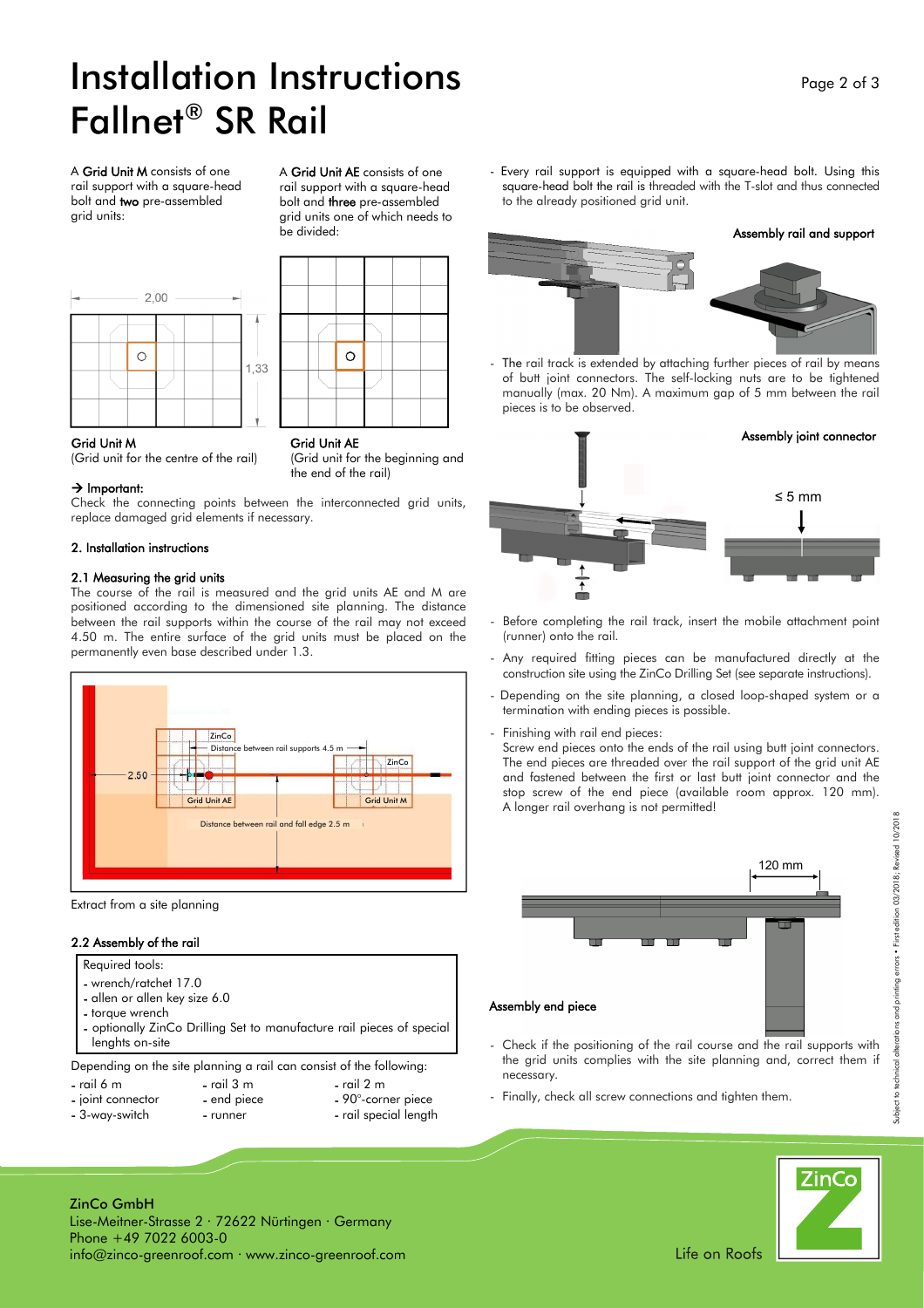## Installation Instructions Fallnet® SR Rail

 In general, the material temperature during installation should not be below  $+5$  °C.

Applying the graphite or copper paste which is included in the delivery will prevent the stainless steel screws from seizing.

Possibilities of adaptation to rising components etc.:

- The grid units can be turned without a change of the position of the rail support
- The grid units can be moved including the rail support (be aware of the maximum axis dimension of 4.5 m)
- Small obstacles, like e.g. roof outlets or aeration shafts can be enclosed by repositioning single grid elements (0.33 m x 0.33 m). However, the rail support is not to be situated within the outermost row of grid elements.

### 2.3 Application of the required load

Prior to the application of the required load the on-site situation needs to be documented and photographed if necessary.

The grid elements of Fallnet® SR Rail need to be filled and covered entirely

Documentation - Corresponding templates can be found under: http://www.zinco.de/sites/default/files/products/data\_sheets/2017- 04/ZinCo Montagedok.%2BKontrollk. Fallnet SR-Rail.pdf

and uniformly with suitable bulk material. This can be done using ZinCo System Substrates, Zincolit® , 16/32 mm gravel or a similar bulk material.

| Required load for Fallnet® SR Rail:                               |  |
|-------------------------------------------------------------------|--|
| min. 110 kg/m <sup>2</sup> (roof inclination 0° to 2°)            |  |
| min. 130 kg/m <sup>2</sup> (roof inclination $> 2^{\circ}$ to 5°) |  |

The values apply for the dry state of the bulk material. The layer thickness of the bulk material used depends on its bulk density (dry). For reasons of UV protection, a gravel cover must reach at least 50 mm above the upper edge of the plastic grid.

Important: Direct contact between the load (bulk material) and the grid elements is required at all times.

#### 3 Completion

 Make sure that all work is done professionally according to the site planning and the Installation Instructions. Check the identification label at the point of entry, it must be permanently well recognizable. Only rail systems marked with a label may be used.

### 3.1 Installation documentation

The installation documentation allows for providing evidence of a professional installation to the client. Furthermore it is an indispensable base for future inspections of the Fallnet® SR Rail fixing devices.

A template for the installation documentation is available as a PDF file from the manufacturer. Document copies must be handed over to the client after installation and must be kept on the object for future inspections of the Fallnet® SR Rail.

### Required information:

- address of property
- installation company
- technician in charge of installation
- Fallnet® SR Rail serial number (see runner or label)
- details of superimposed load (type of bulk material, weight,
- include delivery note if relevant)
- site planning (please include serial number(s) here too)

The site planning should be affixed to the building where it is clearly visible, e.g. at the roof access point.

Statement issued by the technician in charge of installation (signature):

- the Fallnet® SR Rail Installation Instructions were adhered to
- installation was carried out as planned
- the minimum load requirements have been adhered to
- photo documentation, in particular of details that are no
- longer visible after installation.

### 3.2 Handing over the Fallnet® SR Rail documentation to the client/owner

The delivery scope includes the following documents, which the installer must hand to the client:

- Installation Instructions and User Instructions
- Installation documentation
- Control card, Fallnet® SR Rail must be maintained and inspected regularly. Please enter serial numbers (see runner or label)
- Site planning

### 3.3 Queries

Should you have any queries, or be unsure about the correct use/ installation of the product or require further detailed information for your own specific building project, please contact ZinCo GmbH, Hotline  $\overline{p}$ phone +49 7022 6003-0.



ZinCo GmbH Lise-Meitner-Strasse 2 · 72622 Nürtingen · Germany Phone +49 7022 6003-0 info@zinco-greenroof.com · www.zinco-greenroof.com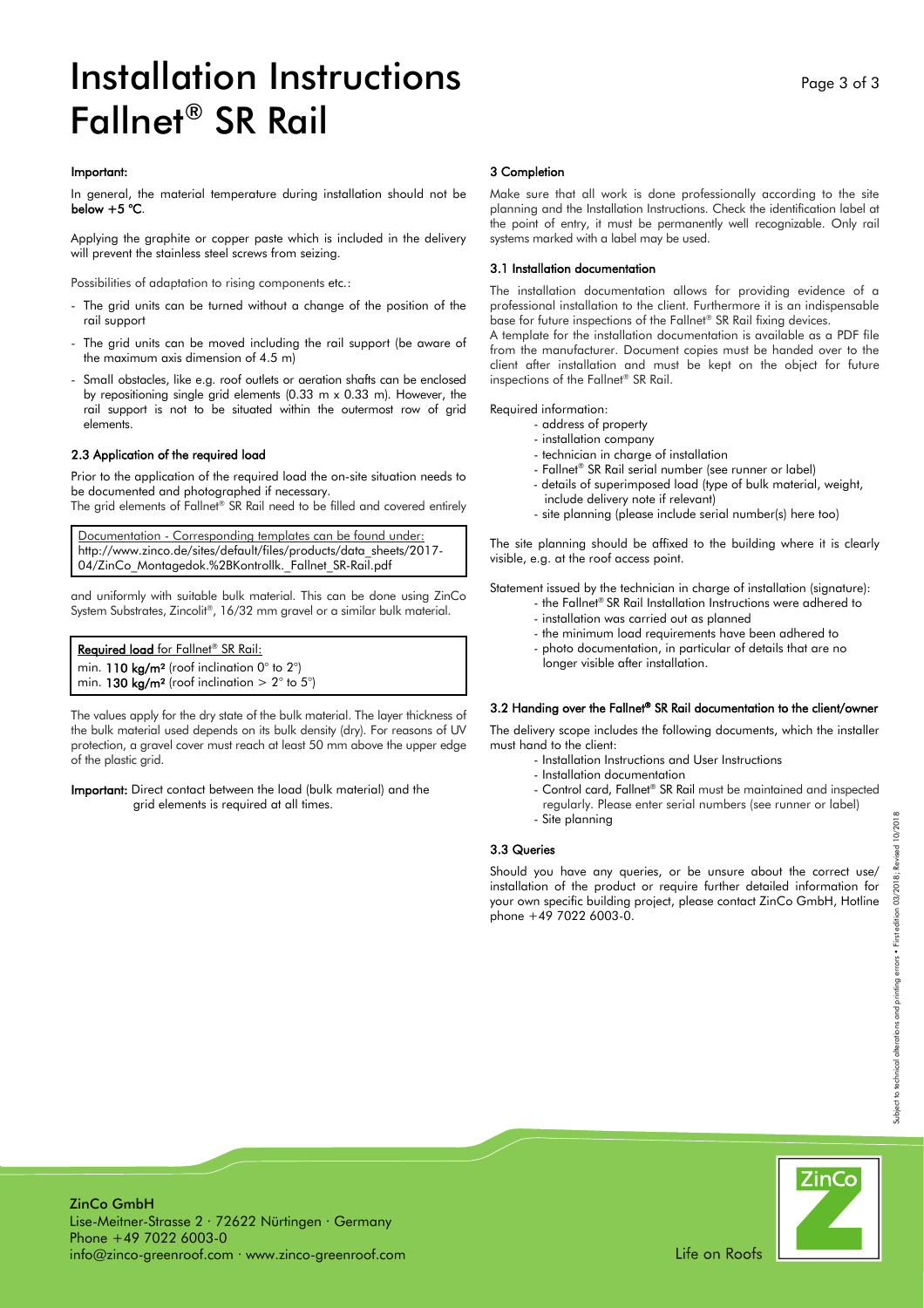# User Instructions Fallnet® SR Rail

Your roof protects your building, the contents and any valuables in it. In order to have the benefit of a fully-functioning roof over a long period of time, your roof must be installed professionally and must be inspected at regular intervals during its lifetime and, where necessary, repair work carried out. Therefore, it is important to ensure that any works on the roof are carried out safely. The client (and later on possibly other) owner also have a duty here and are responsible for adherence to any regulations pertaining to occupational safety on a roof.

Used in combination with a load of suitable material (e.g. Green Roof substrates, Zincolit® or gravel), Fallnet® SR Rail provides a fixing device in accordance with DIN EN 795:2012 Type E and D for fall protection on flat roofs.

### 1. Fallnet® SR Rail - System components:

### a. Grid elements

Discs formed of interconnected grid elements made of RC polyethylene, single size each about 0.33 x 0.33 m, height about 30 mm, which can absorb and derive load in the event of a fall. The grid units at the start and end supports consist of 36 individual grid elements each (surface area approx. 4.0 m² each) and the grid units under the central supports each consist of 24 individual grid elements (area approx. 2.7 m<sup>2</sup> each). The plastic grid elements are no longer visible after installation. A load of at least 110 kg/m<sup>2</sup> or 130 kg/m<sup>2</sup> applied at  $> 2^{\circ}$  roof pitch, is to be superimposed e.g. in the form of ZinCo System Substrate, gravel 16/32 mm or equivalent.

### b. Rail support

A rail support is placed in the centre of each of these load-bearing discs. Its approximately 0.75 x 0.75 mm aluminium base plate lies under the grid elements and its 225 mm high stainless steel support reaches up through the grids. The distance between the rail supports may not exceed 4.50 m.

### c. Rail with runner, further accessory

The supports are connected by an anchorage rail made of high quality aluminium. A mobile attachment point runs along the rail on its four stainless steel rollers (therefore also called "runner"). The carabineer hook of the personal protective equipment can only be attached to the eyelet of this runner. In order to prevent the runner from slipping off the rail at its ends, end pieces with "stoppers" must be mounted there. The single pieces of the rail, which have a length of up to 6 m, are held together by special butt joint connectors. Gaps between two pieces shall not exceed 5 mm.

### d. Documents

The delivery scope includes the following documents, which the installer must hand to the client:

- Installation Instructions
- User Instructions
- Control Card. Please record the serial number of the Fallnet® SR Rail in the chart. This number can be found on the identification label attached to the product. Fallnet® SR Rail must be inspected regularly.

Furthermore the following documents need to be handed over:

- installation documentation
- eventually separate site planning (if planning was done by ZinCo).

### 2. Scope and requirements for use

Fallnet® SR Rail must only be used for the intended purpose as a fixing device for personal protection equipment. Fallnet® SR Rail must not be used for lifting weights or for attaching objects. Any modification or addition to any of the system components requires the prior written permission of the manufacturer.

Please note also:

- Fallnet® SR Rail may only be used by max. 1 person (max. 100 kg, including equipment) in conjunction with personal protective equipment (PPE, such as the ZinCo PPE-Set) acc. to DIN EN 363. The harness according to DIN EN 361 may only be used with tested and approved components.
- Additional persons (max. 100 kg, including equipment) can use the rail system with an additional attachment point (runner), if it is ensured that there is at least one free field between two rail supports.
- The use of Fallnet® SR Rail is permitted up to a maximum roof inclination of 5° in the direction of the edge which is to be secured.
- Fallnet® SR Rail should only be installed on suitable subsurfaces e.g. either on the filter sheet (multi-layer build-up) or on a protective mat (mono-layer build-up), see Installation Instructions.

### Important: Direct contact between the load (bulk material) and the grid elements is required at all times.

If the site planning is done by ZinCo GmbH, Fallnet® SR Rail is always applied as a fall arrest system. This means that it is planned with a uniform rope length, which is dimensioned so that the roof edge can be reached, but one can not fall at all. The planning can be done in such a way that the rail runs partly through the area at risk of falling ( $\leq 2$  m to the fall edge), provided that the entry point is located outside the danger zone.

Nevertheless, misuse - in particular an incorrectly set rope length - can never be completely ruled out. Fallnet® SR Rail has therefore proven in extensive tests that it can also reliably absorb a fall.

Precondition for this is that the minimum fall distance to the ground (fall height) must be such as to prevent a person hitting the ground in the case of a fall event and to allow the person to swing freely.

The required minimum fall distance to the ground (potential impact area) is resulting from the following parameters:

- the part of the connecting device being pulled over the fall edge (= maximum rope length to the fall edge minus the shortest rope length, rectangular to the fall edge),
- height the person attached,
- stretch of rope and safety harness
- rupture distance of the fall absorber
- displacement and deformation of fixing device (max. 1.0 m) and
- 1.0 m safety value.

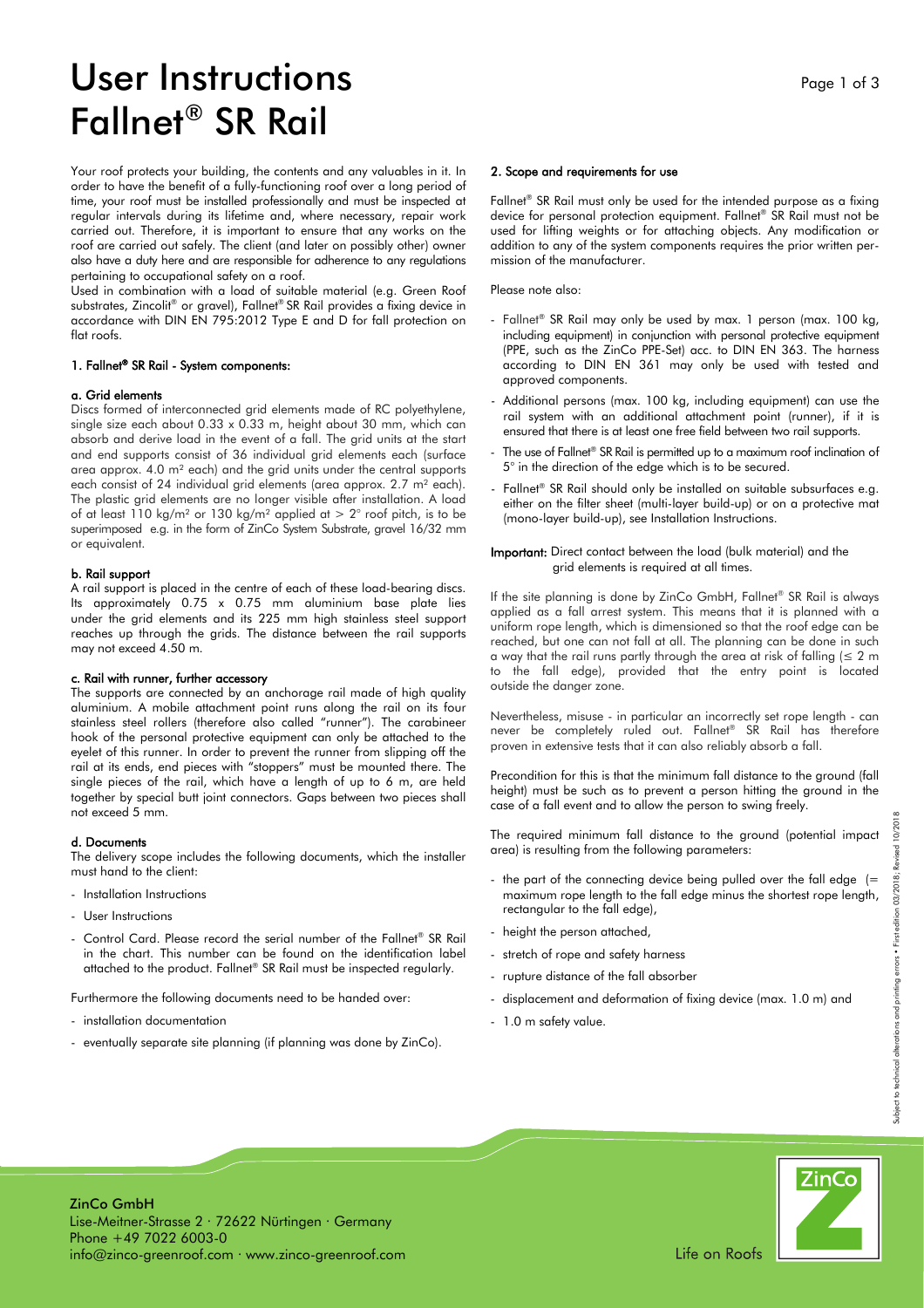# User Instructions Fallnet® SR Rail



In the case of a fall event, the person may swing to and fro. It is important to ensure that there are no building elements in the way (e.g. balcony, awning etc.) and that impact is prevented.



It is important that Fallnet® SR Rail is only used in conjunction with a suitable "personal protective equipment against falling", which of course must be set correctly. This "PPE" according to DIN EN 363 (not included in the Fallnet® SR Rail fall protection device) must contain the following components:

- safety harness in compliance with DIN EN 361
- fall absorber in compliance with DIN EN 355 or safety appliance for use at height in compliance with DIN EN 360 (arresting forces  $\leq 6.0$  kN each)
- connecting device (rope) according to DIN EN 354
- connecting elements (carabineer) in compliance with DIN EN 362

Please ensure that the individual system components are compatible and suitable for use on the horizontal and for a fall event over a roof edge. Potential danger resulting from a combination of the components used (in particular fall absorber, DIN EN 355 or safety appliance for use at height, DIN EN 360) should be eliminated. Therefore, prior to using personal protective equipment for fall arrest we recommend that you seek the advice of the manufacturer of the PPE. Please observe the manufacturer's User Instructions.

The following hazards may impact the proper functioning of the equipment: e.g. putting stress on the connection devices due to sharp edges, cuts, abrasion, slack rope, chemical, electric or climatic impact, extreme temperatures, swinging movement in the event of a fall. The connection devices, therefore, should always be inspected prior to use and if necessary, an edge protector must be provided.

Fallnet® SR Rail requires no special cleaning procedures; if necessary, dirt can be removed with a damp cloth.

The fixing device may be used in frosty conditions provided the device was installed in frost-free conditions.

### 3. Requirements for the use and for the user of Fallnet® SR Rail

The fall protection system Fallnet® SR Rail must only be used by persons who have been instructed in the safe use of the equipment, who have the necessary knowledge and who, in terms of their health, are capable of using the equipment (e.g. no impairment due to medication, alcohol abuse, coronary or circulatory problems etc.).

The user is to be instructed such that s/he will carry out the following visual and manual inspections of the fixing device prior to each use:

- manual tensile loading and visual inspection of the visible stainless steel components, the support and the anchor eye
- visual inspection of the load height

### Indications that the good working condition of the fixing point is restricted could be:

- any rail components are deformed, weakened, soiled or are not in their original condition,
- the mobile attachment point (runner) does not sit firmly on the rail or even can be removed from it during manual testing
- there is an uneven level of superimposed material, e.g. as a result of drifting
- the grid elements are visible.

If there are concerns about the safe condition or the proper functioning of the fall protection device, the builder/the owner must be notified. It must not be used until the doubts are clarified.

The use of the fall protection device must be in accordance with the utilization plan. If no utilization plan is available, the rope length of the PPE should always be adjusted in a way that a possible fall is ruled out or a possible swinging fall does not result in an impact.

Prior to use, an emergency plan must be available in which all possible occupational emergency situations are addressed.

At the request of the client/owner, an inspection of the proper functioning of the entire safety equipment is to be carried out:

### 1. at least once a year

- 2. if required, e.g. if there is doubt about the proper functioning of the equipment (see "Indications of restricted functioning")
- 3. after 10 years a complete inspection to be carried out by the manufacturer

The equipment must only be inspected by persons qualified to do so and details of all inspections must be recorded in the inspection chart. The relevant check list is available in PDF from the manufacturer.



ZinCo GmbH Lise-Meitner-Strasse 2 · 72622 Nürtingen · Germany Phone +49 7022 6003-0 info@zinco-greenroof.com · www.zinco-greenroof.com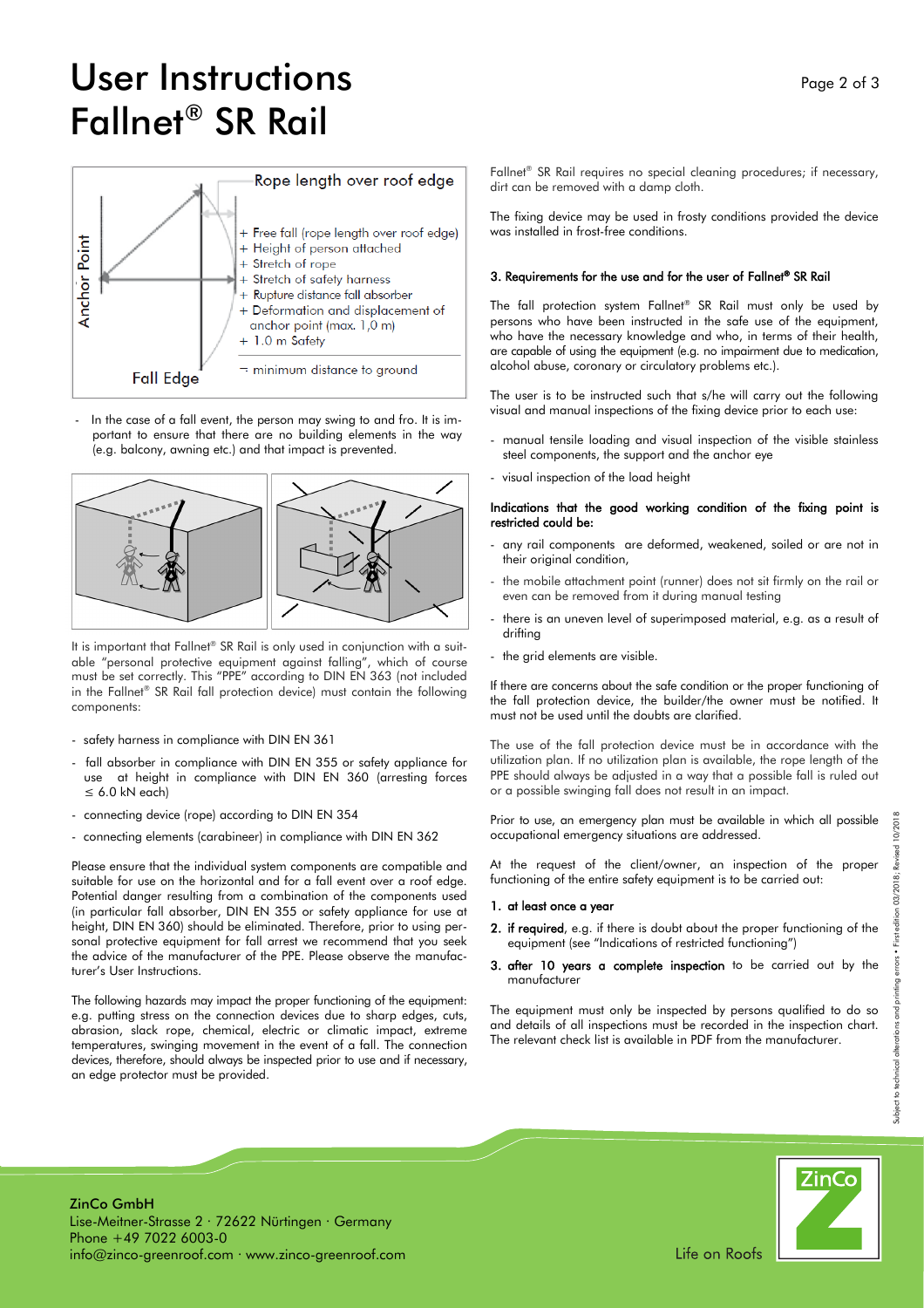## User Instructions Fallnet ® SR Rail

#### Attention:

After a fall event the fall protection system Fallnet ® SR Rail must be removed from service immediately. It can only be released for use again after testing and repair by a knowledgeable person.

The product Fallnet ® SR Rail must only be used for the purpose and application as described. The manufacturer accepts liability for the product within the framework of applicable statutory requirements.

The manufacturer accepts no liability for any other deviating use of the product. Furthermore, the manufacturer accepts no liability where the Installation Instructions and the User Instructions have been insufficiently adhered to. We wish to state explicitly that, regardless of product liability, ZinCo shall only assume liability for the consultancy process where installation has been carried out in line with ZinCo site planning. Installation without site planning carried out by ZinCo is at your own risk.

Where the fixing device Fallnet ® SR Rail is sold in another country, the technician/user must receive a copy of the Installation/User Instructions and the Control Card in the language of that country.

### 4. Label

Every runner is equipped with an identification label. The label contains the following information:

| <b>Manufacturer:</b> ZinCo GmbH                              | <b>Type:</b> Fallnet <sup>®</sup> SR Rail |
|--------------------------------------------------------------|-------------------------------------------|
| <b>Standard:</b> Fall Protection System Year of manufacture: |                                           |
| acc. to DIN EN 795:2012,                                     | Date of manufacture (year)                |
| $Type D + E$                                                 |                                           |
| Serial-No.:                                                  | max. 1 person: max. number of users       |

The notified body nominated for certification

Note that the Instruction Manual is to be observed

Fall protection equipment only to be used with a fall absorber

### 5. Details of manufacturer and testing institute

Manufacturer: ZinCo GmbH Lise-Meitner-Straße 2 72622 Nuertingen, Germany Phone +49 (0) 7022 9060-770 E-Mail: info@zinco-greenroof.com www.zinco-greenroof.com

### Testing institute:

DEKRA EXAM GmbH Dinnendahlstraße 9 44809 Bochum, Germany



ZinCo GmbH Lise-Meitner-Strasse 2 · 72622 Nürtingen · Germany Phone +49 7022 6003-0 info@zinco-greenroof.com · www.zinco-greenroof.com Subject to technical alterations and printing errors • First edition 03/2018; Revised 10/2018

Subject to technical alterations and printing errors . First edition 03/2018; Revised 10/2018